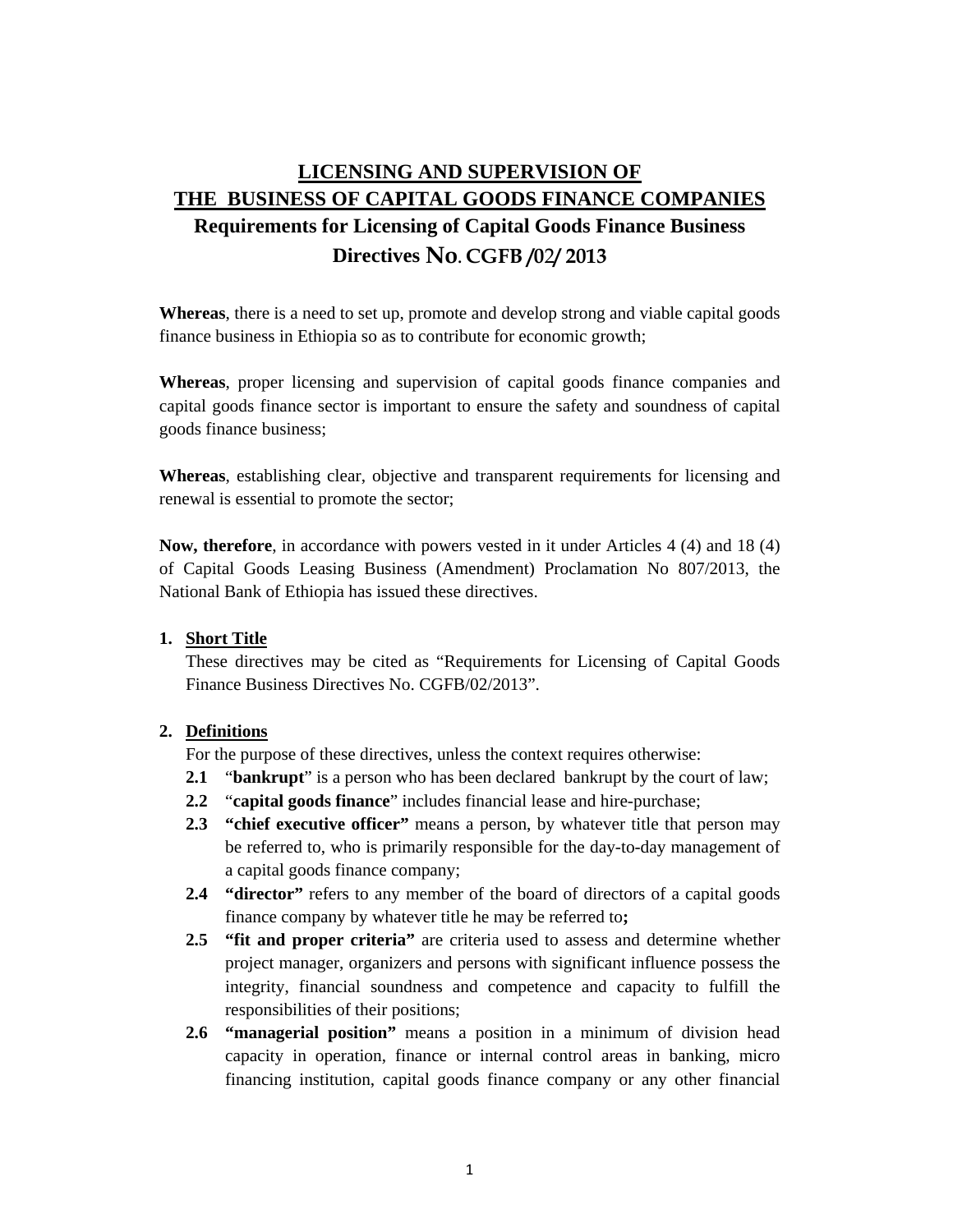institution engaged in financial leasing, deposit taking, lending and money transfer activities;

- **2.7 "National Bank"** refers to the National Bank of Ethiopia;
- **2.8 "organizers"** means persons who have initiated plans or facilitated the formation of a capital goods finance company and who shall jointly and severally be liable to third parties in respect of commitments entered into during capital goods finance company formation process;
- **2.9** "**person**" means any natural or legal person;
- **2.10 "persons with significant influence"** are directors and chief executive officer of a capital goods finance company;
- **2.11** "**project manager**" means a person who shall be in charge of the whole process of obtaining business license of a capital goods finance company;
- **2.12 "related party of a capital goods finance company or a capital goods finance company under formation***"* means

#### **On the one hand**,

an organizer, a project manager, a shareholder, a director or a chief executive officer of that capital goods finance company and/or the spouse or relation in the first degree of consanguinity or affinity of such organizer, project manager, shareholder, director or a chief executive officer, and

## **On the other**,

a partnership, a common enterprise, a private limited company, a share company, a joint venture, or any other business in which the organizer, project manager, shareholder, director or chief executive officer of the capital goods finance company and/or the spouse or relation in the first degree of consanguinity or affinity of such organizer, project manager, shareholder, director or chief executive officer has a business interest as owner, partner, shareholder, director chief executive officer, or in any other way or form;

**2.13 "Technically insolvent person"** is a person whose liabilities are greater than assets or whose significant part of assets have been foreclosed by a bank or sequestrated by a court order.

## **3. Scope of Application**

The provisions of these directives shall be applicable to those who desire to obtain or renew capital goods finance business license.

## **4. Fit and Proper Criteria**

## **4.1 Organizers and Project Manager**

- 4.1.1 Organizers shall appoint a project manager.
- 4.1.2 The project manager shall have at a minimum:
	- i) first degree from recognized higher learning institution, and
	- ii) business experience preferably in capital goods finance related project.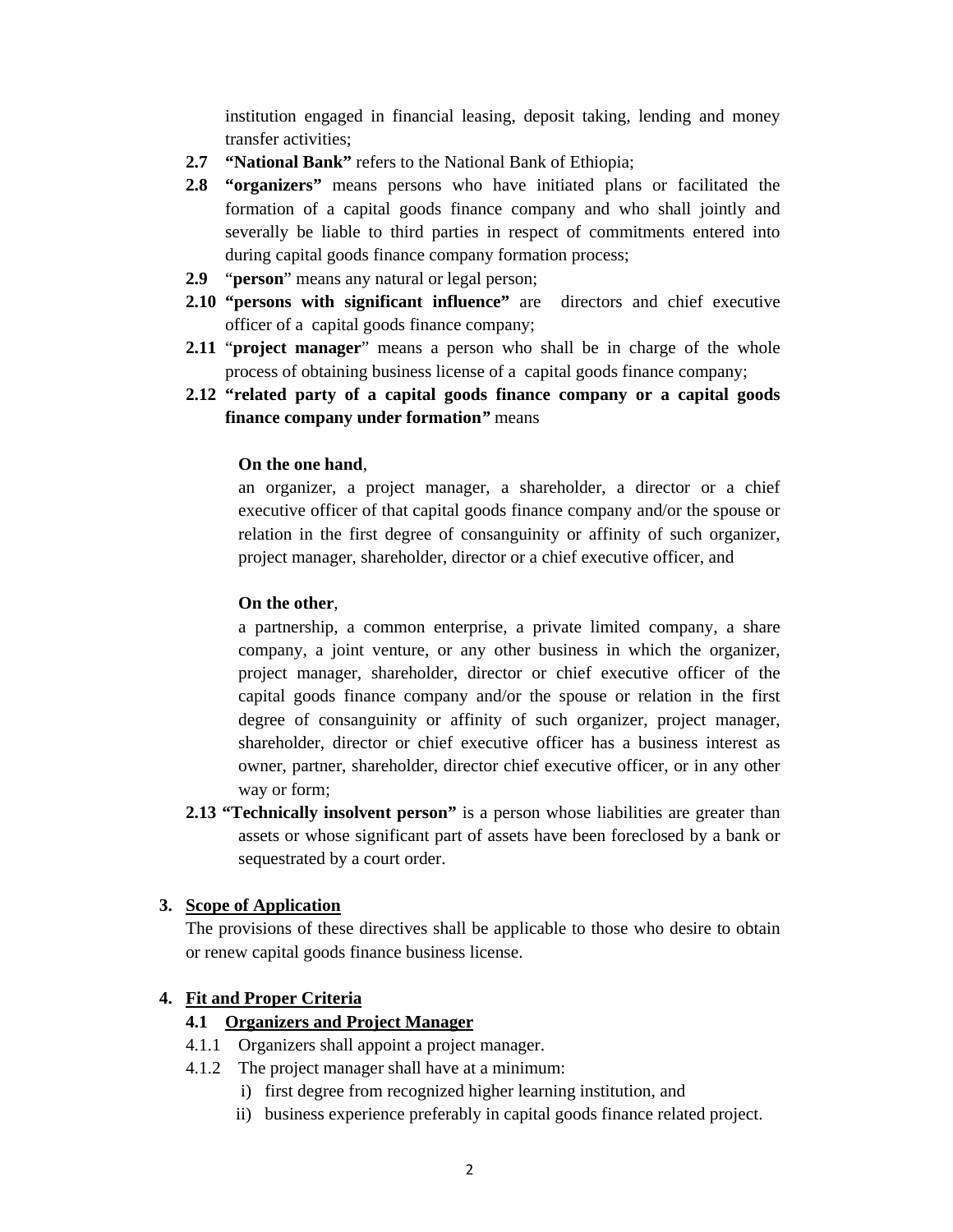- 4.1.3 Organizers and project manager shall submit completed and signed fitness and propriety test questionnaire, which is part hereof.
- 4.1.4 The project manager and organizers shall be honest, reputable and diligent. In determining the integrity of organizers and project manager, all relevant factors shall be considered, including but not limited to:
	- i) whether the person has a record or evidence of previous conduct and activities where he/she/it has been convicted for a criminal offence under any law designed to protect members of the public from dishonesty or fraud whether in Ethiopia or elsewhere;
	- ii) whether the person has a record of withholding information from public authorities, submission of incorrect financial or other statements, prior refusal of regulatory/supervisory approval and failure to comply with requirements of regulatory/supervisory body, other corrective actions or interventions by public authorities; and
	- iii) whether the person has a record of disciplinary measures or any dispute with previous employers, or compliance with a code of conduct which has led to the imposition of a penalty under employment law or any other disciplinary measures imposed by trade or professional associations.

## **4.2 Persons with Significant Influence**

## **4.2.1 General**

- i. Persons with significant influence shall meet all respective requirements and considerations set in these directives.
- ii. Appointment of directors and chief executive officer shall be subject to approval by the National Bank.
- iii. In appointing chief executive officer, board of directors shall ensure that such person fulfills requirements set in these directives.
- iv. Persons with significant influence shall submit an updated and signed curriculum vitae and completed and signed fitness and propriety test questionnaire, which is part hereof.

## **4.2.2 Knowledge and Experience**

With respect to knowledge, experience and age, directors and a chief executive officer, shall at a minimum fulfill the following:

## **i. Board of Directors**

- a) All board members of a capital goods finance company shall hold a minimum of diploma from recognized higher institution of learning.
- b) A director shall have a minimum of 3 years of work experience**;** and
- c) A director shall be at least 25 years old.

## **ii. Chief Executive Officer**

A chief executive officer shall:

a) hold a minimum of first degree from recognized higher learning institution; and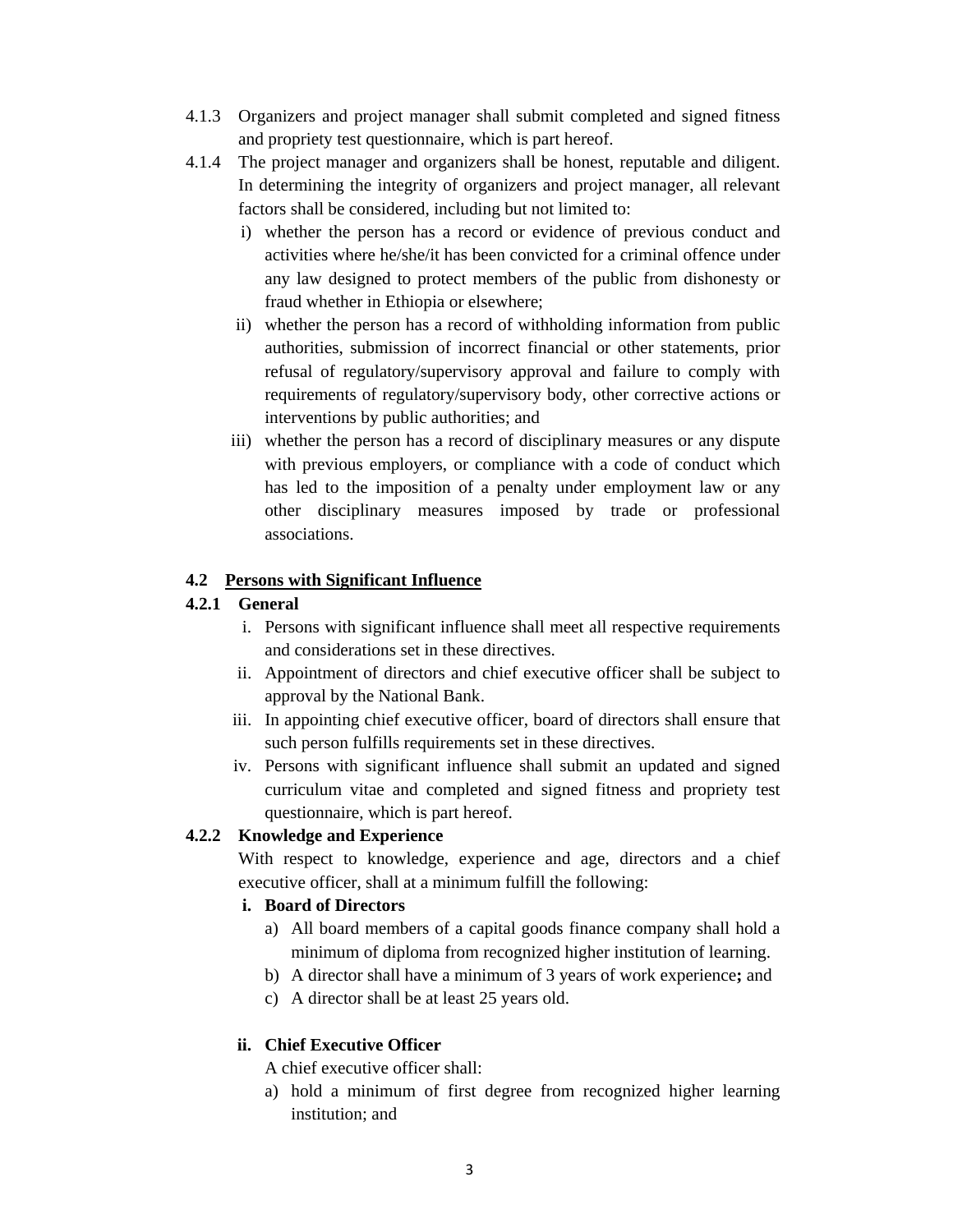b) have a minimum of 5 years of work experience of which, at a minimum, 3 years shall be in a managerial position.

#### **4.2.3 Integrity**

Persons with significant influence shall be honest, reputable and diligent. In determining integrity of persons with significant influence, all relevant factors shall be considered, including but not limited to:

- i) whether the person has a record or evidence of previous conduct and activities where he/she/it has been convicted for a criminal offense under any law designed to protect members of the public from dishonesty or fraud whether in Ethiopia or elsewhere;
- ii) whether the person has a record of withholding information from public authorities, submission of incorrect financial or other statements, prior refusal of regulatory/supervisory approval and failure to comply with requirements of regulatory/supervisory body, other corrective actions or interventions by public authority; and
- iii) in case of chief executive officer, whether the person has a record of disciplinary measures or any dispute with previous employers or compliance with a code of conduct which has led to the imposition of a penalty under employment law or any other disciplinary measures imposed by trade or professional associations.

## **4.2.4 Financial Soundness**

Persons with significant influence shall be financially sound. In determining financial soundness of persons with significant influence, all relevant factors shall be considered, including but not limited to:

- i) whether he/she or the legal person in which he/she is a director or chief executive officer or senior executive officer or owner has instituted bankruptcy proceedings or declared bankrupt, whether in Ethiopia or elsewhere, or his/her or the company's assets have been sequestrated because of bankruptcy or been foreclosed by a bank/ microfinance institution because of failure to repay a loan;
- ii) whether he/she or the legal person in which he/she is a director or chief executive officer or senior executive officer or owner has been convicted of default on repayments of bank/ microfinance institution or other credits or tax payment;
- iii) whether he/she or the legal person in which he/she is a director or chief executive officer or senior executive officer or owner carries nonperforming loans, as defined by directives of the National Bank, from any financial institution;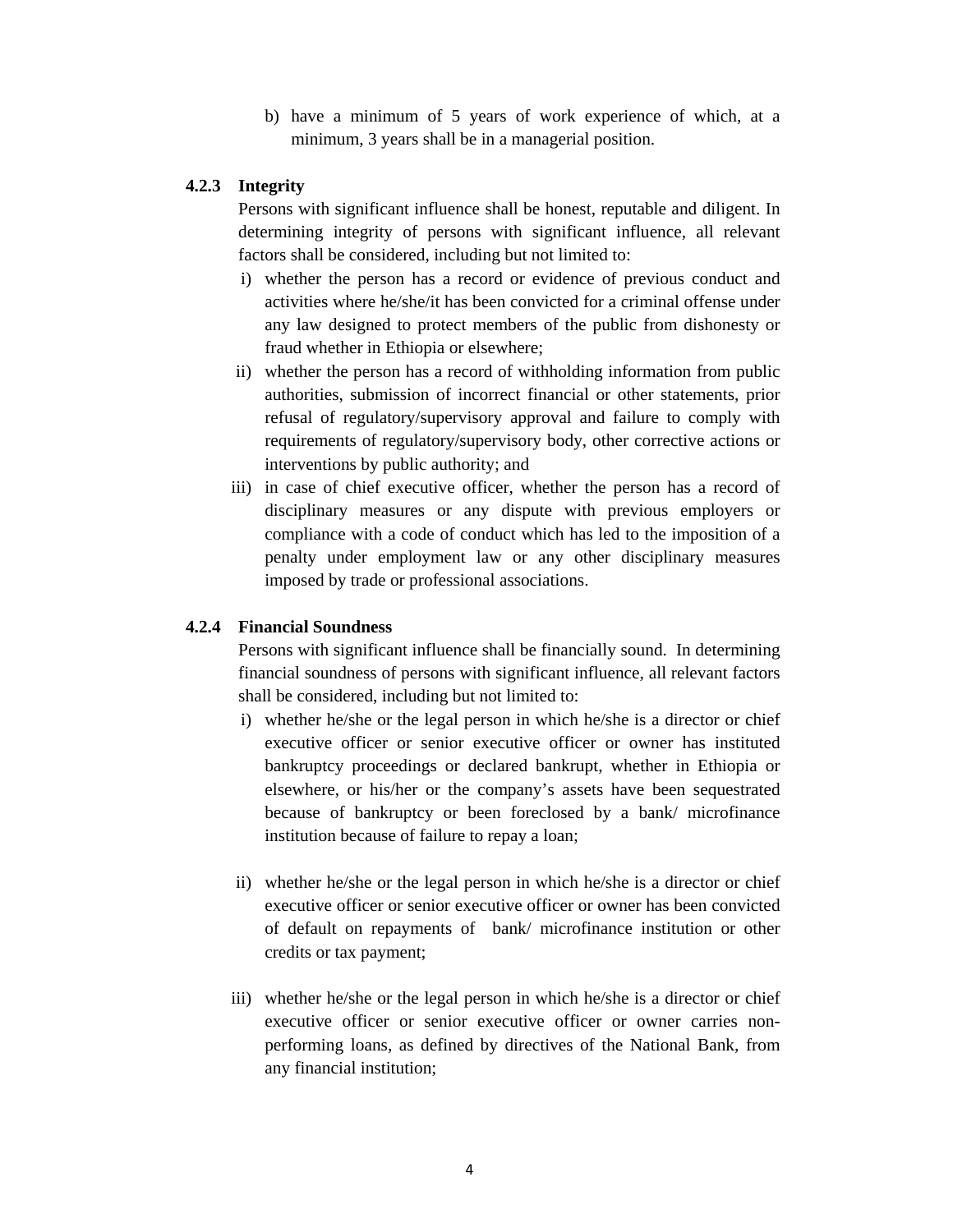- iv) whether the person's purchase of shares in a financial institution has been funded or to be funded by another person who is actually bankrupted or technically insolvent because of irresponsible or reckless management, fraud or illegal business practice;
- v) whether the person's minimum net worth at the time of acquisition of shares is at least greater than shares acquired or to be acquired from a financial institution; and
- vi) whether a person's account has been closed and not reinstated by any bank, in line with relevant directives of the National Bank, because of drawing checks without sufficient funds.

#### **4.2.5 Period of Limitation for Acting on Chief Executive Officer Position**

The chief executive officer position of a Capital Goods Finance Company shall not be held on acting basis for more than 6 months.

## **4.2.6 Prohibition**

An employee of a Capital Goods Finance Company may not be Chairperson of the board of directors of that Capital Goods Finance Company.

#### **5. Licensing Requirements**

## **5.1 Form of Organization**

A Capital Goods Finance Company shall be established as share company as defined under the commercial code of Ethiopia.

## **5.2 Pre-application phase**

- 5.2.1 Evidence of registration of trade name from Ministry of Trade and/or Regional Trade Bureau.
- 5.2.2 Signed minutes of first meeting of organizers along with attendance sheet.
- 5.2.3 Submission of prospectus, which is a printed statement that describes and forecasts the course or nature of the company along with expected risks, to be distributed to prospective investors.
- 5.2.4 Written application requesting to open blocked subscription account indicating the name of the bank(s)/branch (es) or microfinance institution.
- 5.2.5 Duly completed application form, as specified under **Attachments I** and **II** of these Directives, for organizers and project manager.
- 5.2.6 Properly completed propriety test questionnaire, as specified under Attachment **III** of these Directives, for organizers and project manager.
- 5.2.7 Evidences of payment of investigation fee.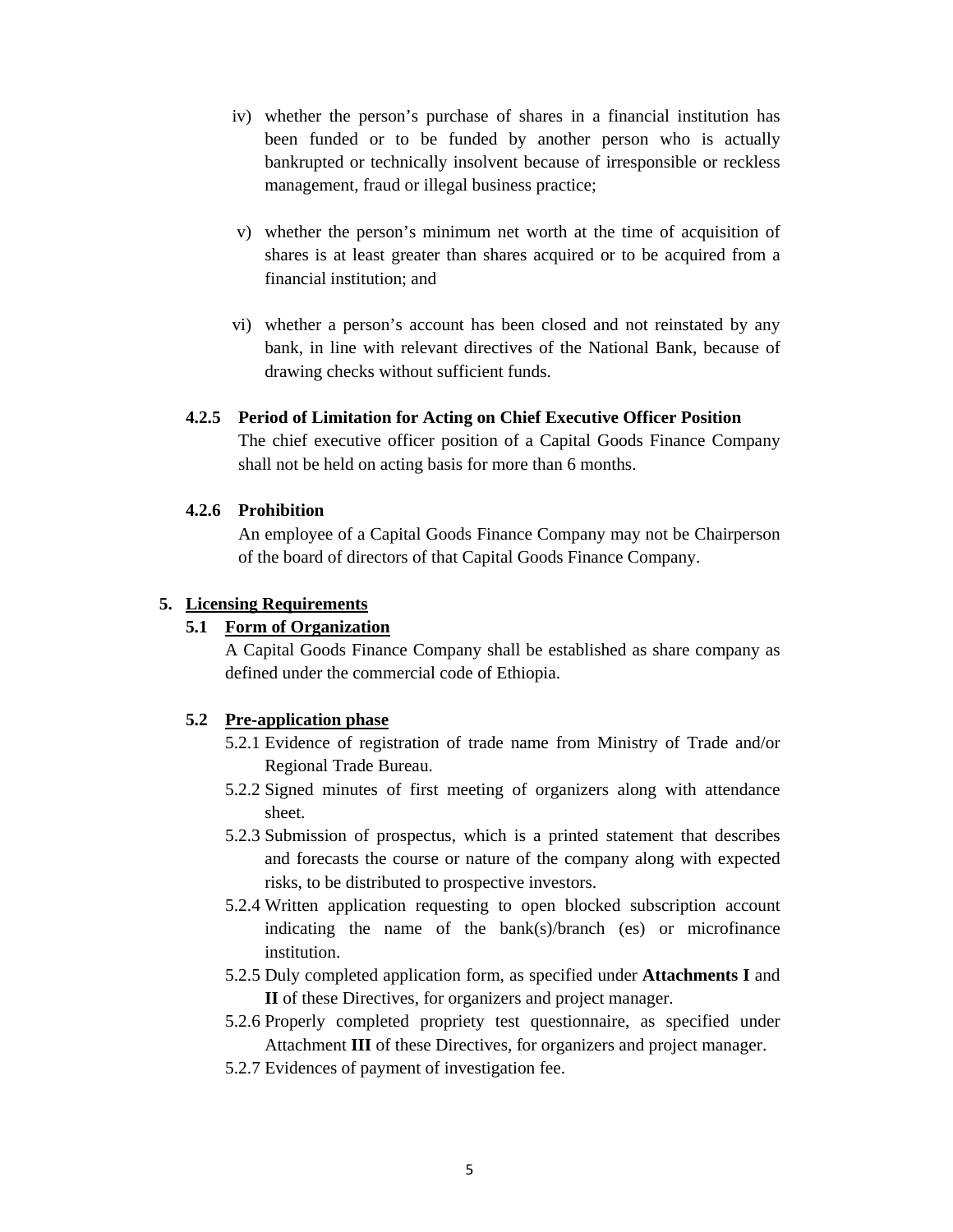#### **5.3 Application phase**

- 5.3.1 Duly completed application form, as specified under **Attachment IV**  of these Directives, shall be submitted, together with all enclosures as stated herein, to Microfinance Institutions Supervision Directorate.
- 5.3.2 Evidence of paid-up capital which includes certificate of deposits in a blocked account and evidence for valuation of contribution in kind (if any).
- 5.3.3 Signed minutes of subscribers meeting with attendance sheet.
- 5.3.4 List of names, nationality, address, number and value of subscribed shares of founders to be published in newspaper.
- 5.3.5 Articles and memorandum of associations written in Amharic and preferably in English.
- 5.3.6 Authenticated ownership certificate and/or lease agreement for building, land, vault, equipment, fixtures and professional services.
- 5.3.7 Evidence for insurance coverage for premises acquired or leased.
- 5.3.8 Description of actual purchases made or proposed purchase of goods and services or lease of real estate by the capital goods finance company (under formation) from related parties and organizers.
- 5.3.9 Duly completed general information and propriety test questionnaires for directors, and chief executive officer as per **ANNEXES I** and **II of**  these Directives**.**
- **5.3.10** Business plan stating at least the following**:** 
	- i) executive summary,
	- ii) introduction,
	- iii) macroeconomic analysis,
	- iv) financial sector analysis,
	- v) capital goods finance sector analysis,
	- vi) business environments,
	- vii) products and services,
	- viii) target sector and customer focus,
	- ix) type/category of equipments and machineries to be leased,
	- x) organizational chart of the company with brief description of the functions of the main organizational units,
	- xi) strategic and operational plans,
	- xii) source of capital and finances,
	- xiii) accounting policies,
	- xiv) assumptions for financial projections,
	- xv) financial projections for the first three years including balance sheet, income statement, cash flow projections, and
	- xvi) conclusion /recommendation.
- 5.3.11 Evidence of payment of licensing fee.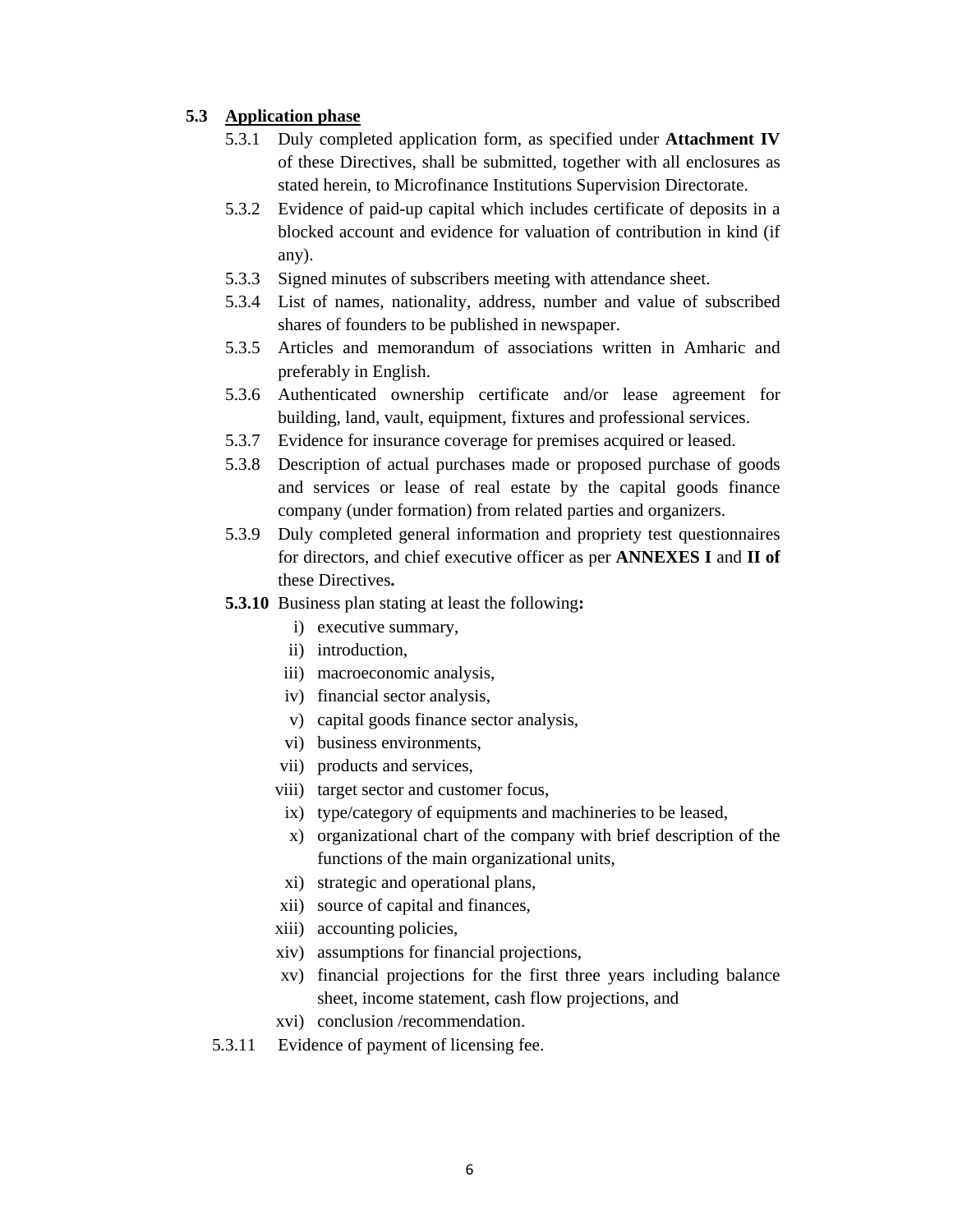## **6. Conditions for Commencement of Operation**

To commence operation, a licensed capital goods finance company shall:

- 6.1 put in place at a minimum comprehensive policies, procedure manuals, programs and guidelines for:
	- 6.1.1 capital goods fiancé operation,
	- 6.1.2 human resource management,
	- 6.1.3 procurement,
	- 6.1.4 internal audit/control,
	- 6.1.5 risk management process (for risks such as credit, operational, market, liquidity, asset, documentation and concentration),
	- 6.1.6 management information system/MIS,
	- 6.1.7 finance and budgeting,
	- 6.1.8 fixed assets, and
	- 6.1.9 corporate governance.
- 6.2 hire, train and place adequate and appropriate staff;
- 6.3 ensure that the capital goods finance company meets the following requirements:
	- 6.3.1 business operating area include:
		- i) proper ventilation and circulation of fresh air,
		- ii) suitable and clean sanitary service,
		- iii) sufficient and suitable lighting,
		- iv) displays of working hours, and
		- v) adequate warehouse/storage space for equipments and machineries.
	- 6.3.2 hold insurance policy for burglary and theft.

#### **7. Display of License**

A licensed capital goods finance company shall at all time display in a conspicuous place its valid original business license in its head office and copy of the business license in its branches.

## **8. Renewal of License**

- 8.1 A capital goods finance company shall renew its business license every year.
- 8.2 A capital goods finance company applying for renewal of business license shall present the following:
	- 8.2.1 application requesting renewal of business license and any changes in the particulars of the existing license;
	- 8.2.2 original business license of the capital goods finance company; and
	- 8.2.3 evidence of payment of renewal fee and/or penalty.

## **9. Fees**

- 9.1 A company applying to obtain new capital goods finance business license shall pay:
	- 9.1.1 investigation fee of Birr 5,000; and